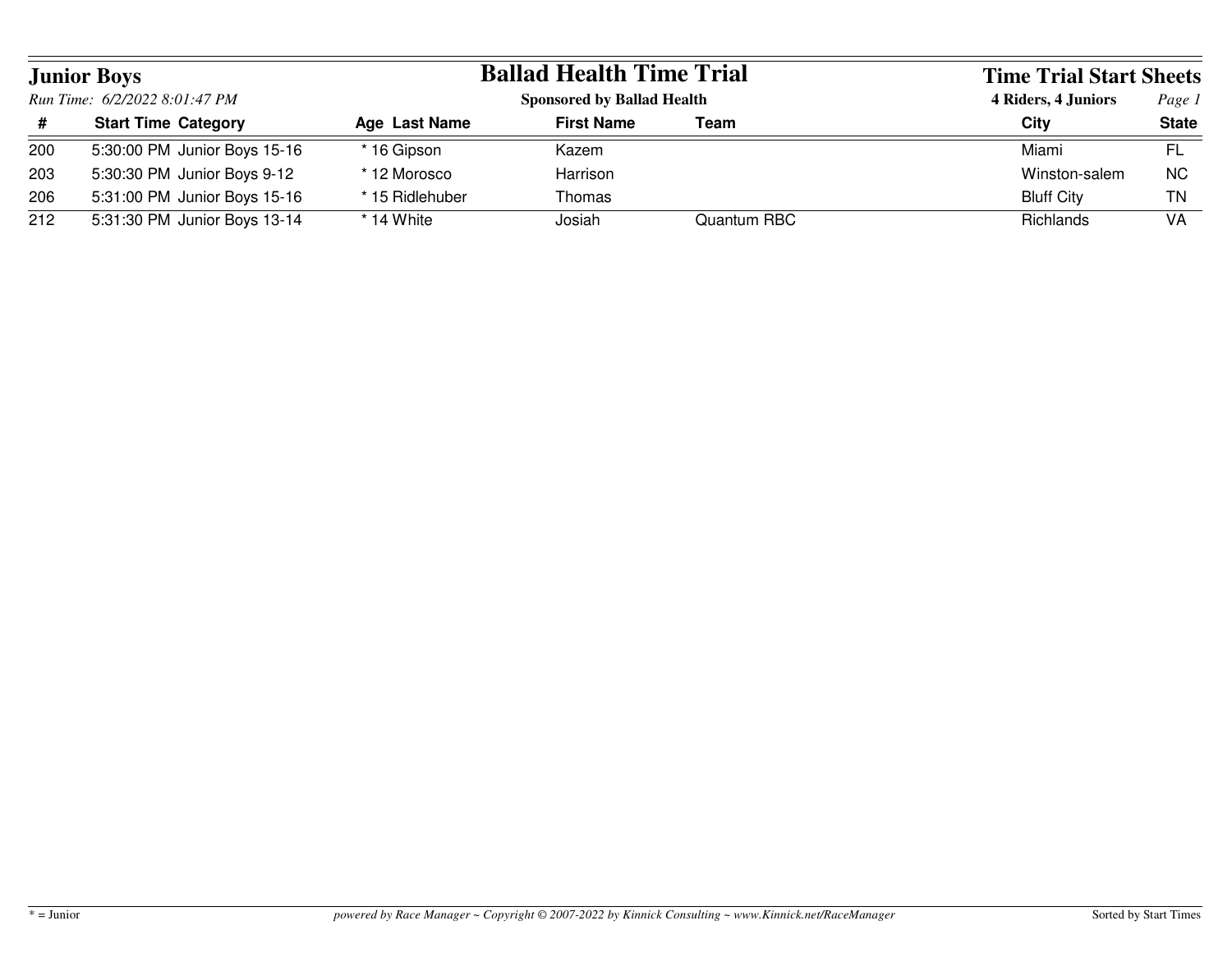| <b>Junior Girls</b><br>Run Time: 6/2/2022 8:01:47 PM |                               |               | <b>Ballad Health Time Trial</b>   |                     | <b>Time Trial Start Sheets</b> |              |
|------------------------------------------------------|-------------------------------|---------------|-----------------------------------|---------------------|--------------------------------|--------------|
|                                                      |                               |               | <b>Sponsored by Ballad Health</b> | 1 Riders, 1 Juniors | Page 1                         |              |
|                                                      | <b>Start Time Category</b>    | Age Last Name | <b>First Name</b>                 | Team                | City                           | <b>State</b> |
| 211                                                  | 5:32:00 PM Junior Girls 13-14 | * 13 West     | Chloe                             |                     | Elizabethton                   | ΤN           |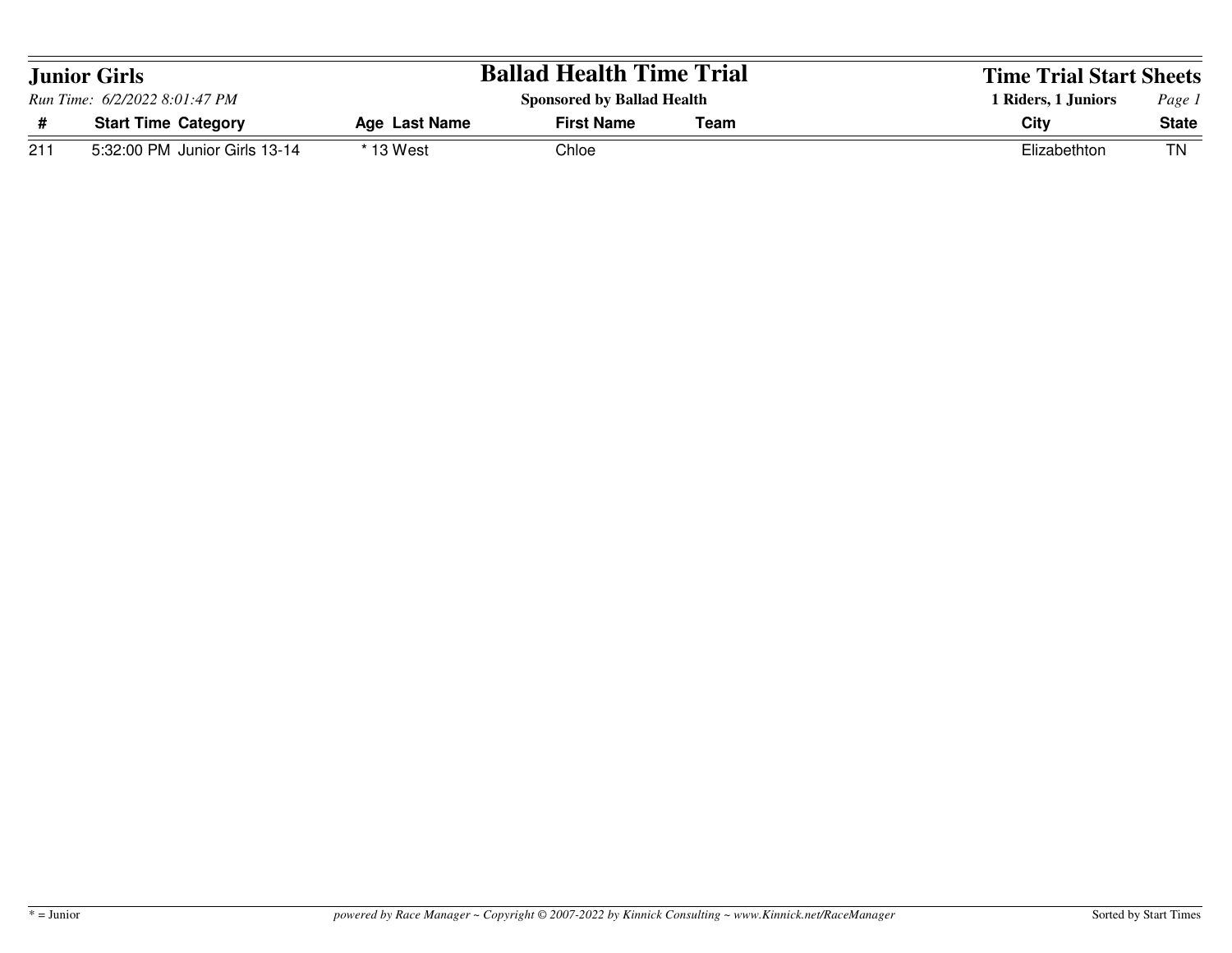| Women 4/5<br>Run Time: 6/2/2022 8:01:47 PM |                            | <b>Ballad Health Time Trial</b>   |                   | <b>Time Trial Start Sheets</b> |                     |              |
|--------------------------------------------|----------------------------|-----------------------------------|-------------------|--------------------------------|---------------------|--------------|
|                                            |                            | <b>Sponsored by Ballad Health</b> |                   |                                | 5 Riders, 0 Juniors | Page 1       |
| #                                          | <b>Start Time Category</b> | Age Last Name                     | <b>First Name</b> | Team                           | City                | <b>State</b> |
| 301                                        | 5:34:00 PM Women 4/5       | 24 Dowd                           | Sydney            |                                | Tallahassee         | FL           |
| 303                                        | 5:34:30 PM Women 4/5       | 38 Flesher                        | Rose              |                                | Lenoir City         | ΤN           |
| 310                                        | 5:35:00 PM Women 4/5       | 19 Johnston                       | Morgan            | Edge Cycling                   | Fort Mill           | <b>SC</b>    |
| 312                                        | 5:35:30 PM Women 4/5       | 20 Knobloch                       | Danielle          |                                | Houston             | ТX           |
| 313                                        | 5:36:00 PM Women 4/5       | 37 Littlemasterson                | Sara              | #iridestigmafree               | Mooresville         | ΝC           |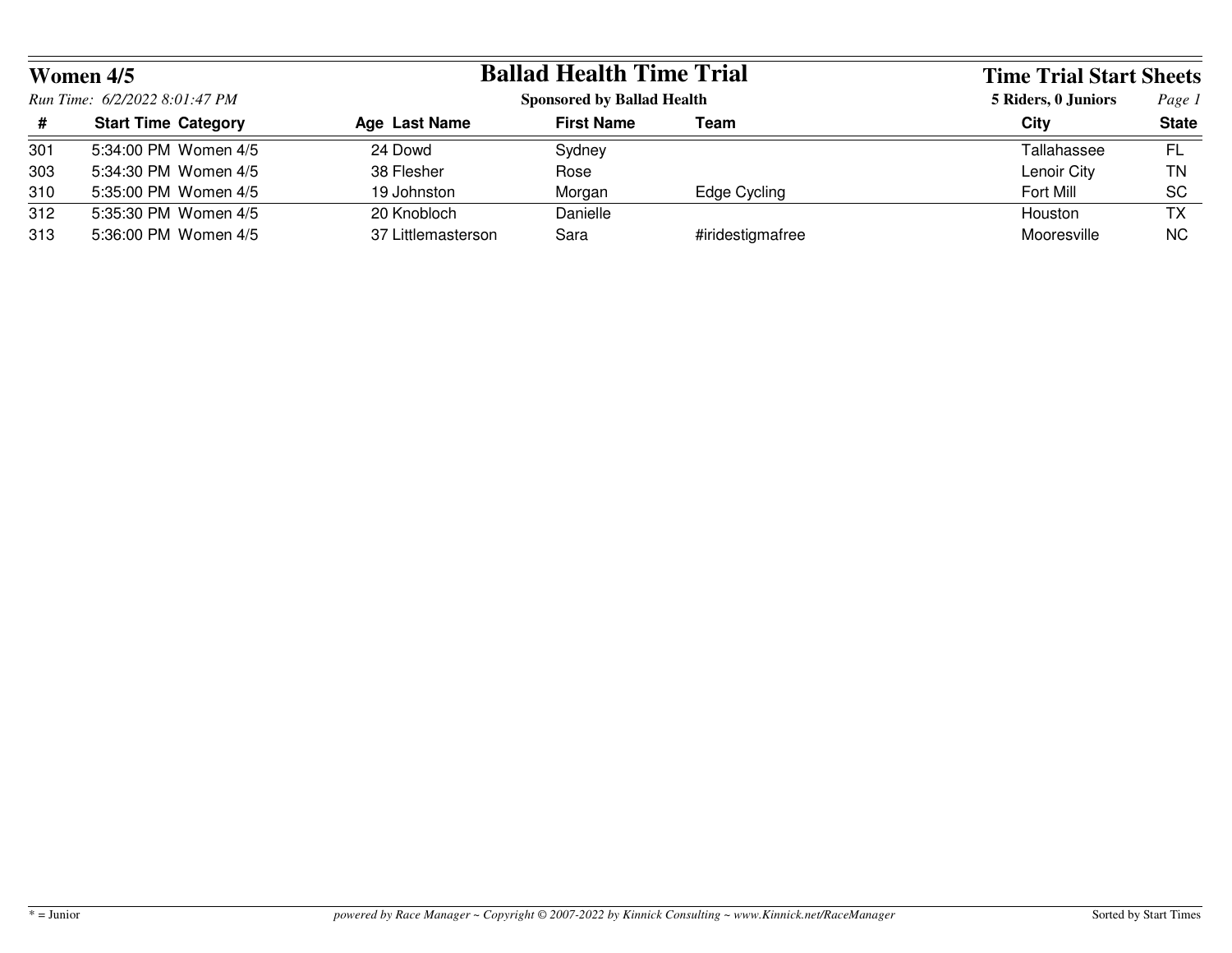| Women 3<br>Run Time: 6/2/2022 8:01:47 PM |                            | <b>Ballad Health Time Trial</b>   | <b>Time Trial Start Sheets</b> |                                  |                     |              |
|------------------------------------------|----------------------------|-----------------------------------|--------------------------------|----------------------------------|---------------------|--------------|
|                                          |                            | <b>Sponsored by Ballad Health</b> |                                |                                  | 2 Riders, 0 Juniors | Page 1       |
|                                          | <b>Start Time Category</b> | Age Last Name                     | <b>First Name</b>              | Team                             | City                | <b>State</b> |
| 298                                      | 5:37:00 PM Women 3         | 29 Mathews                        | Laura                          | Marx-Bensdorf / BPC Cycling Team | Memphis             | ΤN           |
| 299                                      | 5:37:30 PM Women 3         | 47 Calvin                         | Laura                          |                                  | Davidson            | <b>NC</b>    |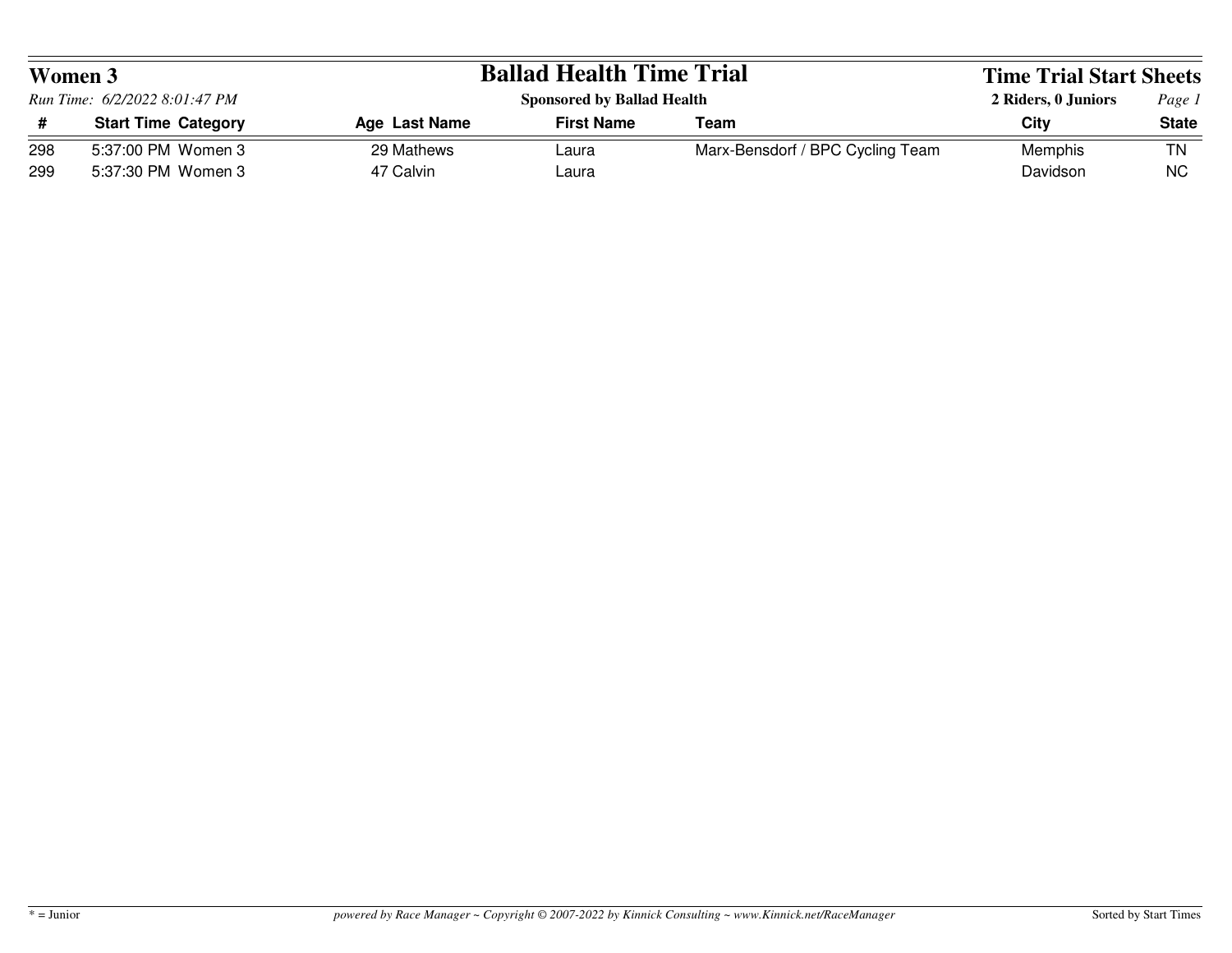| Novice $(Cat 5)$ |                               |               | <b>Ballad Health Time Trial</b>   |      | <b>Time Trial Start Sheets</b> |              |
|------------------|-------------------------------|---------------|-----------------------------------|------|--------------------------------|--------------|
|                  | Run Time: 6/2/2022 8:01:47 PM |               | <b>Sponsored by Ballad Health</b> |      | 3 Riders, 0 Juniors            | Page 1       |
|                  | <b>Start Time Category</b>    | Age Last Name | <b>First Name</b>                 | Team | City                           | <b>State</b> |
| 594              | 5:39:00 PM Novice (Cat 5)     | 22 Gilbert    | Grevson                           |      | Franklin                       | TN           |
| 595              | 5:39:30 PM Novice (Cat 5)     | 36 Ferguson   | <b>Ben</b>                        |      | Bristol                        | <b>TN</b>    |
| 597              | 5:40:00 PM Novice (Cat 5)     | 19 Desai      | Rishi                             |      |                                | СA           |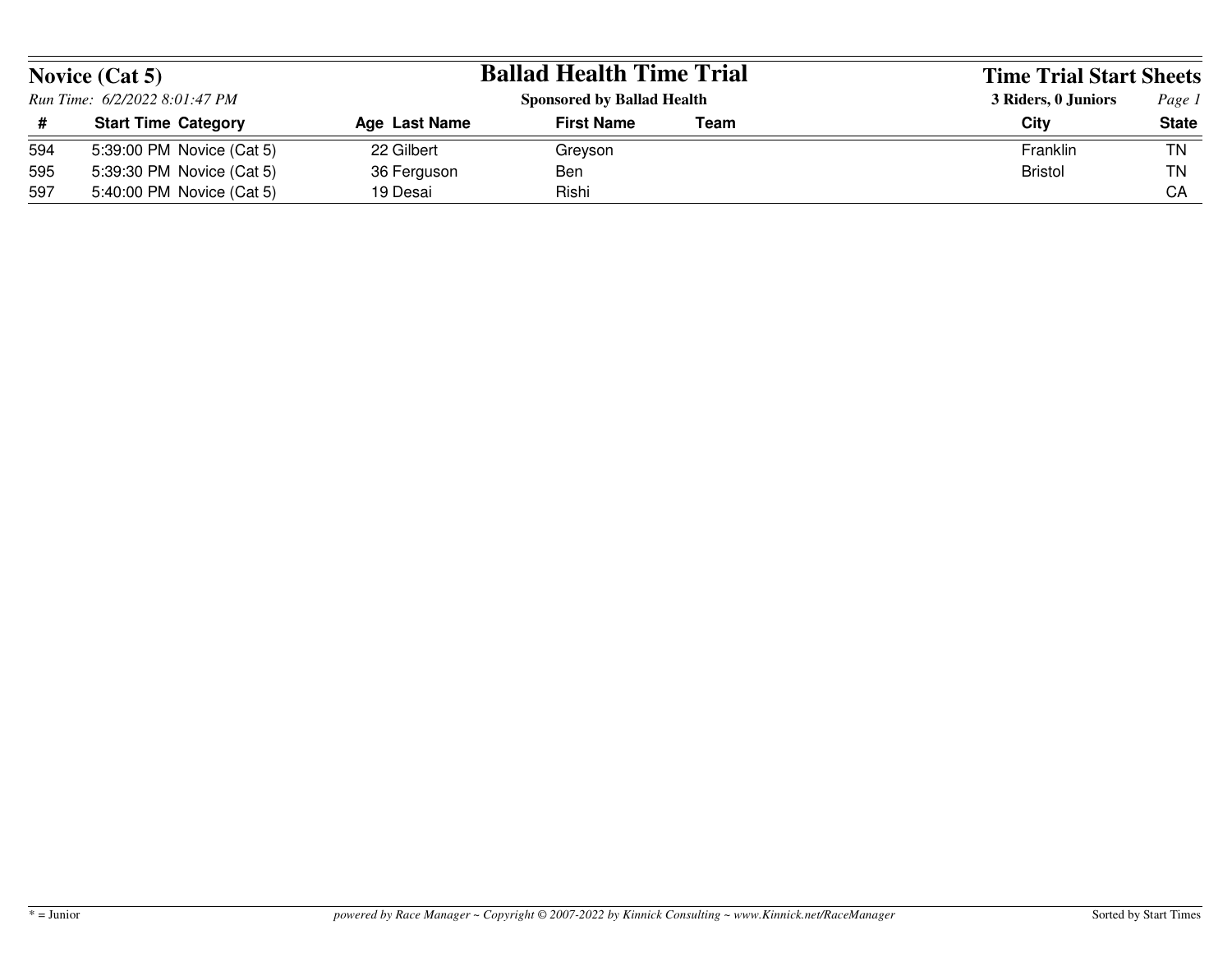|     | Masters $40+/50+/60+$          |                                   | <b>Ballad Health Time Trial</b> |                                       | <b>Time Trial Start Sheets</b> |              |
|-----|--------------------------------|-----------------------------------|---------------------------------|---------------------------------------|--------------------------------|--------------|
|     | Run Time: 6/2/2022 8:01:47 PM  | <b>Sponsored by Ballad Health</b> |                                 |                                       | 19 Riders, 0 Juniors           | Page 1       |
| #   | <b>Start Time Category</b>     | Age Last Name                     | <b>First Name</b>               | Team                                  | <b>City</b>                    | <b>State</b> |
| 300 | 5:43:00 PM Masters 50+         | 51 Carter                         | Paul                            | Mid South Racing                      | Clarksville                    | <b>TN</b>    |
| 306 | 5:43:30 PM Masters 50+         | 56 Herran                         | Emil                            | American Air p/b Haier                | Friendsville                   | TN           |
| 309 | 5:44:00 PM Masters 50+         | 58 Holmes                         | Kelly                           | <b>Carolina Masters</b>               | Clemmons                       | NC.          |
| 314 | 5:44:30 PM Masters 50+         | 51 Peter                          | David                           | Downtown Asheville Racing Club (DARC) | Asheville                      | <b>NC</b>    |
| 317 | 5:45:00 PM Masters 50+         | 50 Robinson                       | Ryan                            | Carolina Cycling Team                 | Anderson                       | <b>SC</b>    |
| 318 | 5:45:30 PM Masters 50+         | 56 Shaw                           | Andrew                          | NCVC/UnitedHealthcare                 | Knoxville                      | TN           |
| 467 | 5:46:00 PM Masters 40+ (3/4/5) | 47 Thacker                        | Matt                            | <b>Team Spoke Cycles</b>              | Youngsville                    | <b>NC</b>    |
| 472 | 5:46:30 PM Masters 40+ (3/4/5) | 51 McClay                         | Mark                            | Southeast Velo Racing                 | <b>Whispering Pines</b>        | <b>NC</b>    |
| 475 | 5:47:00 PM Masters 40+ (3/4/5) | 49 Hopkins                        | Mitchell                        |                                       | Winston-salem                  | <b>NC</b>    |
| 476 | 5:47:30 PM Masters 40+ (3/4/5) | 46 Hart                           | Corey                           |                                       | Washington                     | OH           |
| 477 | 5:48:00 PM Masters 40+ (3/4/5) | 45 Hanekom                        | Andries                         | <b>Team Spoke Cycles</b>              | <b>Wake Forest</b>             | <b>NC</b>    |
| 687 | 5:48:30 PM Masters 60+         | 62 Waters                         | William                         | South Chicago Wheelmen                | Blountville                    | <b>TN</b>    |
| 688 | 5:49:00 PM Masters 60+         | 60 Warren                         | Randal                          | Downtown Asheville Racing Club (DARC) | Asheville                      | <b>NC</b>    |
| 689 | 5:49:30 PM Masters 60+         | 62 Taylor                         | Timothy                         | Jackson VeloSports                    | Lexington                      | ΤN           |
| 690 | 5:50:00 PM Masters 60+         | 62 Stiffelman                     | Louis                           | Velo Force                            | Saint Louis                    | <b>MO</b>    |
| 695 | 5:50:30 PM Masters 60+         | 65 Clincke                        | Bernie                          | Nashville Local Wolfpack              | Murfreesboro                   | <b>TN</b>    |
| 696 | 5:51:00 PM Masters 60+         | 68 Chukas                         | Rick                            | Nashville Local Cycling               | Brentwood                      | TN           |
| 697 | 5:51:30 PM Masters 60+         | 66 Burridge                       | Thomas                          | <b>Clarksville Schwinn Racing</b>     | Louisville                     | KY           |
| 698 | 5:52:00 PM Masters 60+         | 69 Bostick                        | Kent                            | CTS Cycling Team                      | Knoxville                      | <b>TN</b>    |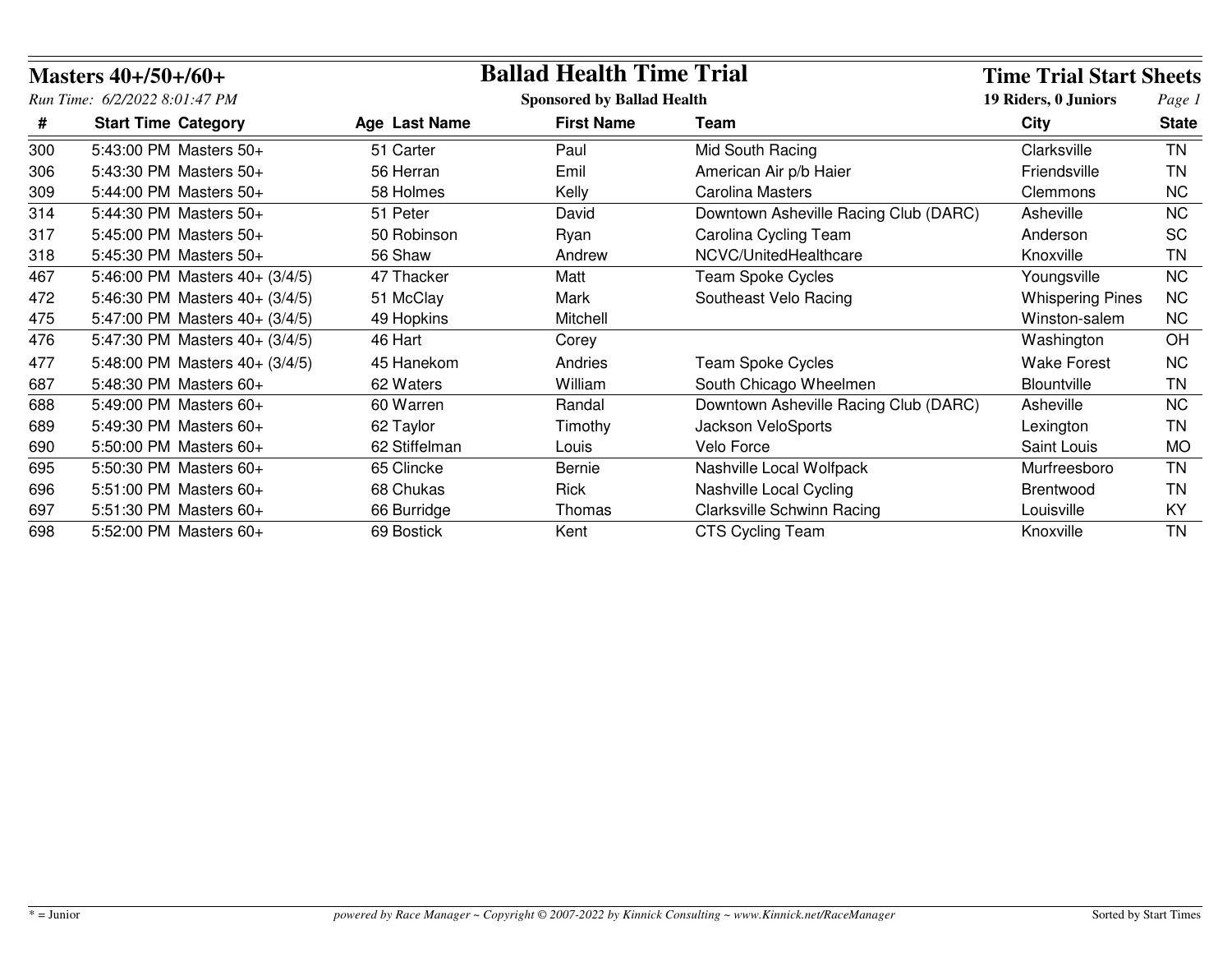| Cat 4 |                               |               | <b>Ballad Health Time Trial</b>   |                                          | <b>Time Trial Start Sheets</b> |              |
|-------|-------------------------------|---------------|-----------------------------------|------------------------------------------|--------------------------------|--------------|
|       | Run Time: 6/2/2022 8:01:47 PM |               | <b>Sponsored by Ballad Health</b> | 18 Riders, 6 Juniors                     | Page 1                         |              |
| #     | <b>Start Time Category</b>    | Age Last Name | <b>First Name</b>                 | Team                                     | <b>City</b>                    | <b>State</b> |
| 400   | 5:55:00 PM Cat 4              | 37 Bourke     | Daniel                            |                                          | Canton                         | <b>NC</b>    |
| 401   | 5:55:30 PM Cat 4              | 49 Campbell   | Neill                             |                                          | <b>Wake Forest</b>             | <b>NC</b>    |
| 402   | 5:56:00 PM Cat 4              | 33 Christmas  | Phillip                           |                                          | <b>Banner Elk</b>              | <b>NC</b>    |
| 403   | 5:56:30 PM Cat 4              | 23 Colwell    | Quinn                             |                                          | Dayton                         | OH           |
| 404   | 5:57:00 PM Cat 4              | 19 Freeman    | Aubrey                            | <b>Endurance Sports Development</b>      | Lancaster                      | <b>OH</b>    |
| 405   | 5:57:30 PM Cat 4              | 29 Harding    | Dan                               | American Air p/b Haier                   | Chattanooga                    | TN           |
| 408   | 5:58:00 PM Cat 4              | * 18 McCall   | Benjamin                          |                                          | Rock Hill                      | <b>SC</b>    |
| 409   | 5:58:30 PM Cat 4              | * 18 McCord   | Kyle                              | <b>Endurance Sports Development</b>      | Troy                           | OH           |
| 410   | 5:59:00 PM Cat 4              | 27 McNeeley   | Adam                              |                                          | Christiansburg                 | VA           |
| 411   | 5:59:30 PM Cat 4              | * 15 Moster   | Luke                              | nine13sports p/b SingletonCoaching       | Carmel                         | IN           |
| 412   | 6:00:00 PM Cat 4              | * 18 Myers    | William                           |                                          | Chapel Hill                    | <b>NC</b>    |
| 413   | 6:00:30 PM Cat 4              | 36 Nicholaou  | Michael                           | Charlottesville Racing Club              | Charlottesville                | <b>VA</b>    |
| 414   | 6:01:00 PM Cat 4              | 19 Nunez      | Che                               |                                          | Kingsport                      | <b>TN</b>    |
| 415   | 6:01:30 PM Cat 4              | 39 Ott        | Josh                              | <b>Charlottesville Racing Club</b>       | Charlottesville                | VA           |
| 416   | 6:02:00 PM Cat 4              | 20 Owen       | Will                              |                                          | Johnson City                   | TN           |
| 417   | 6:02:30 PM Cat 4              | * 15 Reitz    | <b>Braden</b>                     | nine13sports p/b SingletonCoaching       | Sheridan                       | IN           |
| 419   | 6:03:00 PM Cat 4              | 29 Wilkening  | Eric                              | Blue Ridge Cyclery Racing p/b Reynolds G | Charlottesville                | VA           |
| 420   | 6:03:30 PM Cat 4              | * 16 Atkins   | Kalib                             |                                          | <b>Wake Forest</b>             | <b>NC</b>    |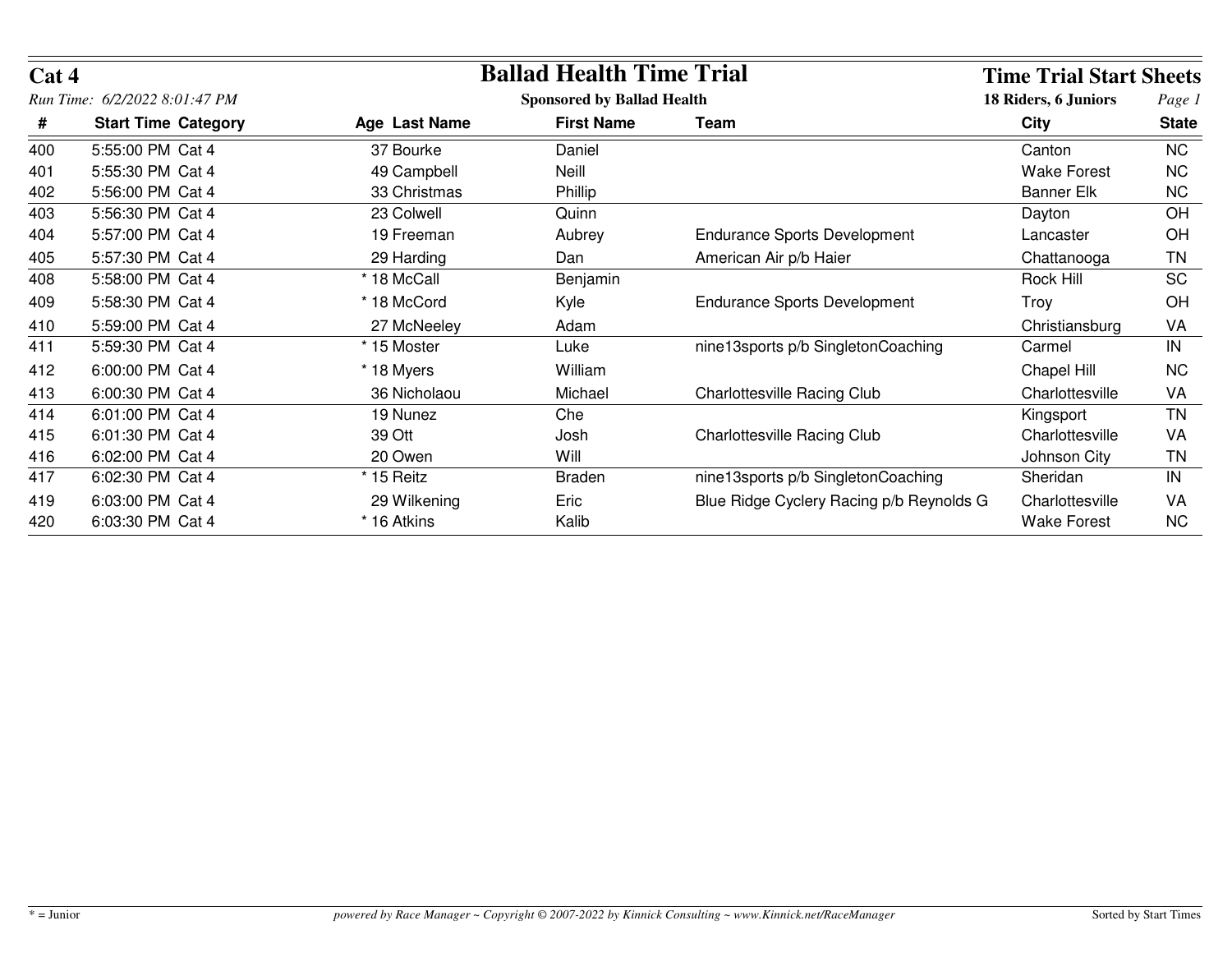| Cat 3 |                               |                | <b>Ballad Health Time Trial</b><br><b>Sponsored by Ballad Health</b> |                                    |                   |              |
|-------|-------------------------------|----------------|----------------------------------------------------------------------|------------------------------------|-------------------|--------------|
|       | Run Time: 6/2/2022 8:01:47 PM |                |                                                                      |                                    |                   |              |
| #     | <b>Start Time Category</b>    | Age Last Name  | <b>First Name</b>                                                    | Team                               | City              | <b>State</b> |
| 501   | 6:06:00 PM Cat 3              | * 15 Barnett   | Gray                                                                 |                                    | Greenville        | <b>SC</b>    |
| 502   | 6:06:30 PM Cat 3              | 27 Barr        | Emmett                                                               |                                    | Greenville        | <b>SC</b>    |
| 503   | 6:07:00 PM Cat 3              | $*$ 18 Cole    | Owen                                                                 | First Flight Devo                  | Chapel Hill       | <b>NC</b>    |
| 504   | 6:07:30 PM Cat 3              | * 17 de Sousa  | Miles                                                                |                                    | Greenville        | <b>SC</b>    |
| 507   | 6:08:00 PM Cat 3              | 26 Edwards     | James                                                                | Jigawatt Cycling                   | Raleigh           | <b>NC</b>    |
| 508   | 6:08:30 PM Cat 3              | * 16 Evans     | Presley                                                              | dc devo Racing Academy             | Crozet            | <b>VA</b>    |
| 509   | 6:09:00 PM Cat 3              | 20 Foley       | Josh                                                                 |                                    | Wrightstown       | <b>NJ</b>    |
| 511   | 6:09:30 PM Cat 3              | * 17 Mcconchie | Ben                                                                  |                                    | Greenville        | <b>SC</b>    |
| 512   | 6:10:00 PM Cat 3              | 22 Reece       | Mason                                                                |                                    | Cary              | <b>NC</b>    |
| 515   | 6:10:30 PM Cat 3              | * 17 Sperry    | Anson                                                                | nine13sports p/b SingletonCoaching | Lebanon           | IN           |
| 516   | 6:11:00 PM Cat 3              | 20 Stillman    | Eddie                                                                | Midwest Development Cycling Inc.   | <b>Brownsburg</b> | IN           |
| 517   | 6:11:30 PM Cat 3              | 29 Watkins     | Dakota                                                               |                                    | Agoura Hills      | CA           |
| 518   | 6:12:00 PM Cat 3              | 22 Wickel      | Grayson                                                              | Jigawatt Cycling                   | Asheville         | <b>NC</b>    |
| 520   | 6:12:30 PM Cat 3              | 30 Wilson      | Caleb                                                                | American Air p/b Haier             | Cookeville        | TN.          |
| 521   | 6:13:00 PM Cat 3              | 20 Wingler     | Connor                                                               | Team Bicycle Outfitters Indy       | Avon              | IN           |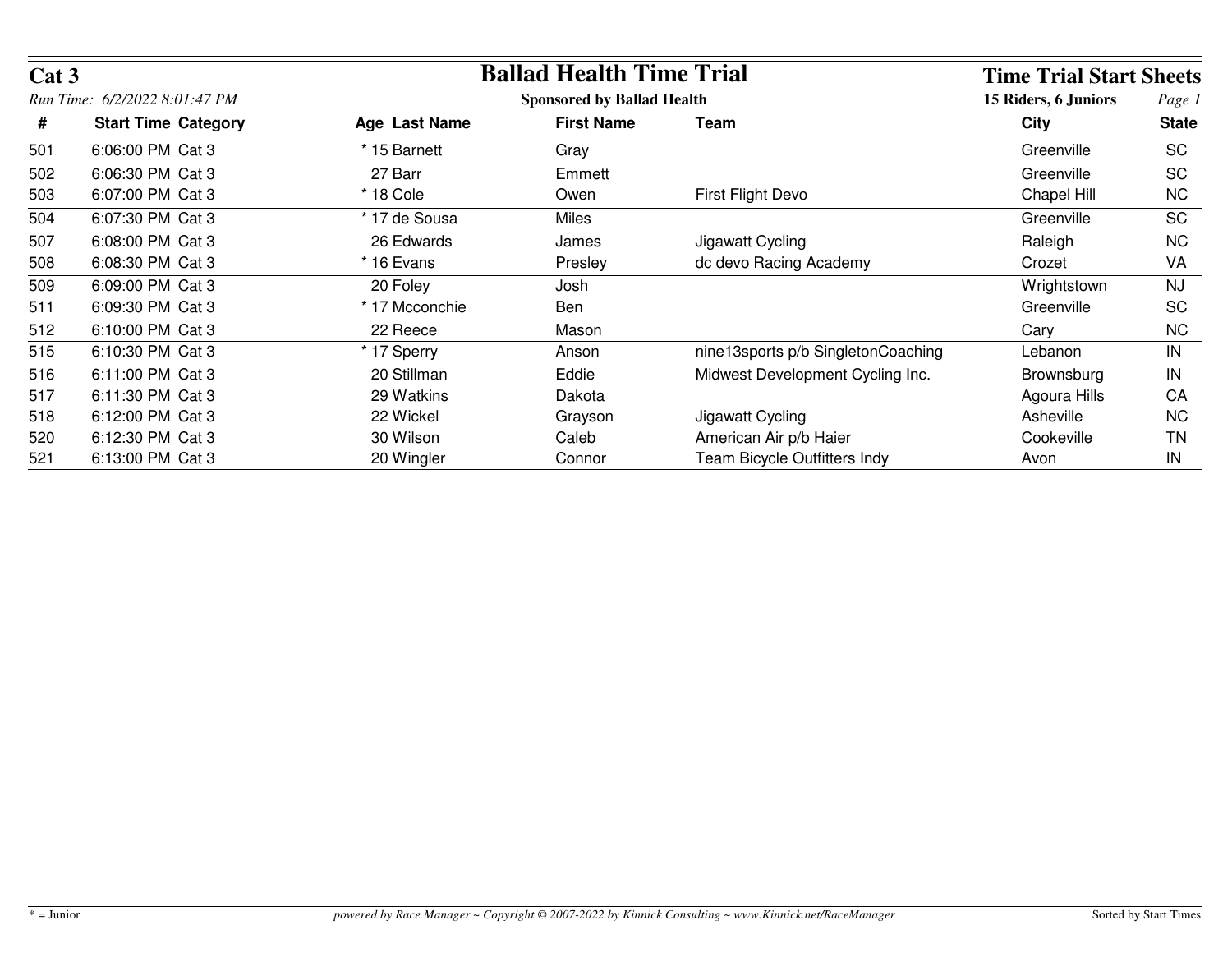| <b>Women Pro/1/2</b><br>Run Time: 6/2/2022 8:01:47 PM |                            | <b>Ballad Health Time Trial</b> |                                   |                              | <b>Time Trial Start Sheets</b> |              |
|-------------------------------------------------------|----------------------------|---------------------------------|-----------------------------------|------------------------------|--------------------------------|--------------|
|                                                       |                            |                                 | <b>Sponsored by Ballad Health</b> |                              | 5 Riders, 0 Juniors            | Page 1       |
| #                                                     | <b>Start Time Category</b> | Age Last Name                   | <b>First Name</b>                 | Team                         | City                           | <b>State</b> |
| 201                                                   | 6:15:00 PM Women Pro/1/2   | 38 Houser                       | Lisa                              | <b>Fount Cycling Guild</b>   | New Orleans                    | LA           |
| 202                                                   | 6:15:30 PM Women Pro/1/2   | 26 Howden                       | Florence                          |                              | Mooresville                    | <b>NC</b>    |
| 207                                                   | 6:16:00 PM Women Pro/1/2   | 34 Schuetter                    | Sarah                             | Robson Forensic p/b Milligan | Evansville                     | IN           |
| 208                                                   | 6:16:30 PM Women Pro/1/2   | 33 Smith                        | Amanda                            |                              | Marietta                       | GA           |
| 213                                                   | 6:17:00 PM Women Pro/1/2   | 22 Windsor                      | Claire                            | LUX Cycling                  | <b>Travelers Rest</b>          | <b>SC</b>    |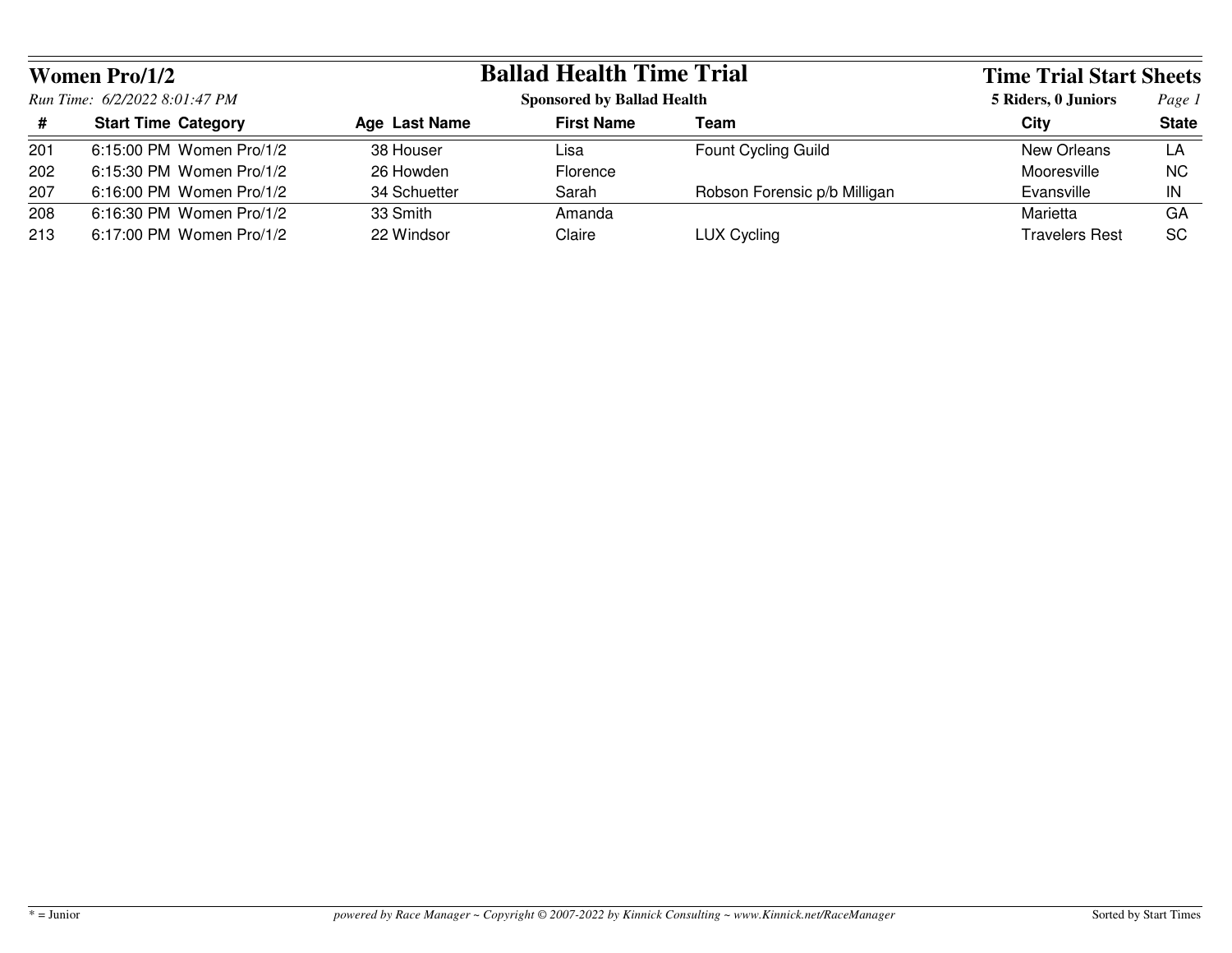| Masters $35+/45+$<br>Run Time: 6/2/2022 8:01:47 PM |                                 | <b>Ballad Health Time Trial</b> |                                   |                                     | <b>Time Trial Start Sheets</b> |              |
|----------------------------------------------------|---------------------------------|---------------------------------|-----------------------------------|-------------------------------------|--------------------------------|--------------|
|                                                    |                                 |                                 | <b>Sponsored by Ballad Health</b> |                                     | 5 Riders, 0 Juniors            | Page 1       |
| #                                                  | <b>Start Time Category</b>      | Age Last Name                   | <b>First Name</b>                 | Team                                | City                           | <b>State</b> |
| 389                                                | 6:20:00 PM Masters 35+ 1/2/3/4  | 50 Zambrana                     | Alexander                         | Seattle Super Squadra               | Asheville                      | <b>NC</b>    |
| 392                                                | 6:20:30 PM Masters 35+ 1/2/3/4  | 37 Little                       | Taylor                            | Super Squadra p/b Eliel Cycling     | Asheville                      | <b>NC</b>    |
| 395                                                | 6:21:00 PM Masters $45+1/2/3/4$ | 47 Hart                         | John                              | Friends Great Smokies (FGS Cycling) | Murfreesboro                   | ΤN           |
| 398                                                | 6:21:30 PM Masters 45+ 1/2/3/4  | 50 Dotson                       | Heath                             |                                     | Asheville                      | <b>NC</b>    |
| 399                                                | 6:22:00 PM Masters 35+ 1/2/3/4  | 35 Coleman                      | Jay                               | EVOQ.BIKE p/b Enshored              | Signal Mountain                | ΤN           |